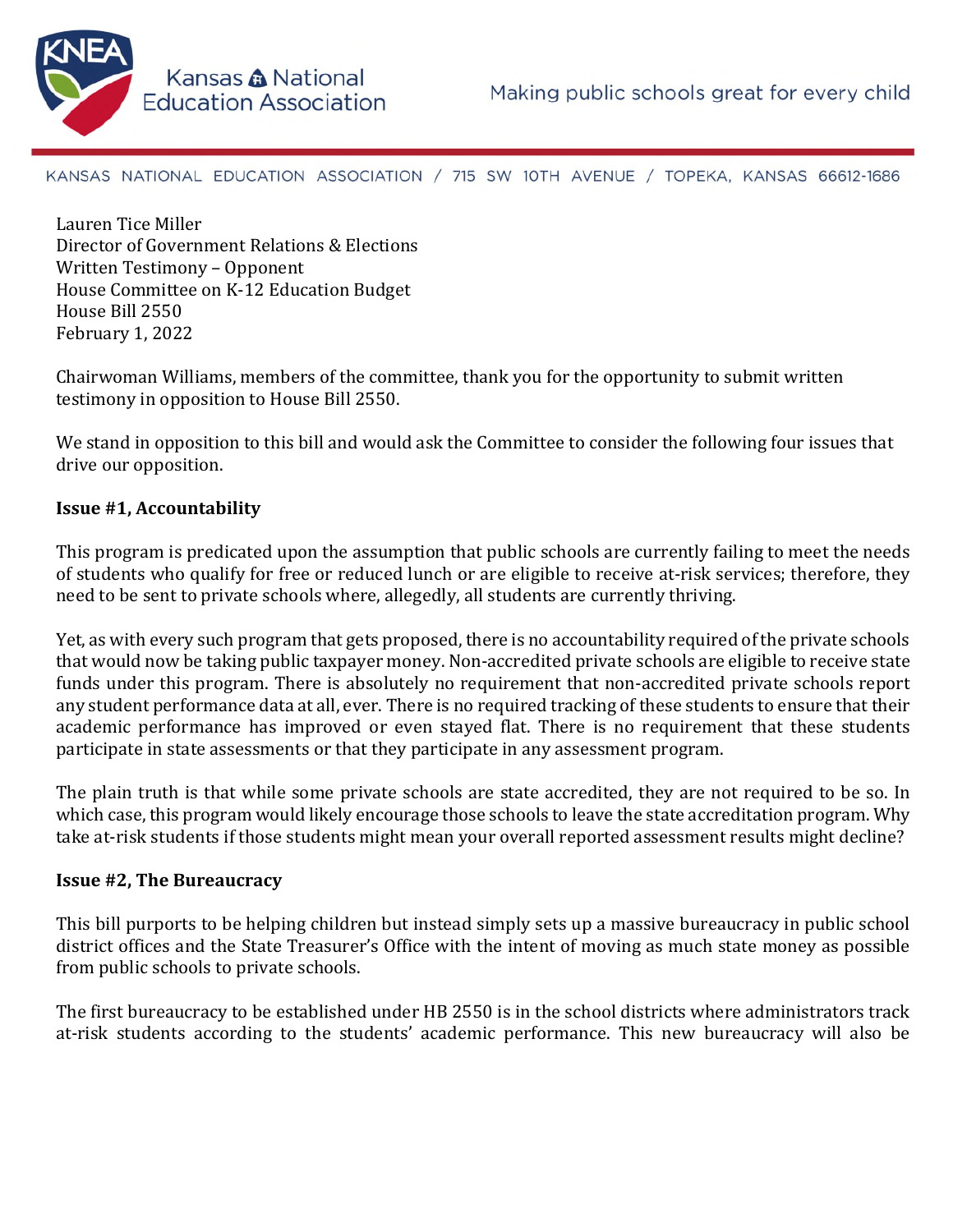required to notify the parents of each individual student that their child is eligible to leave the public school and go to a private school.

The second bureaucracy established in this bill will be in the State Treasurer's office where more staff will be required to verify the use of state dollars by parents, the eligibility of students to participate in the program, the eligibility of private schools for the program, the collection and expenditure of the individual accounts, an annual audit of one randomly selected private school, and tracking how much time each individual student is spending in the resident public school, the private school, or in privately contracted educational services. The Treasurer's office must also report all of this to the State Department of Education which will expand the bureaucracy in their fiscal department to determine the amount of weighted funding these students would have generated for the district during the last years the student was enrolled full-time for low enrollment, high enrollment, bilingual, at-risk and career technical education weightings.

## **Issue #3, Admissions**

Why should a private school accept an at-risk student when it would be easier and better for the school's reputation if they limit their admissions to high-achieving students?

Private schools can do this now - they can discriminate for admissions based on religion, gender, sexual orientation, primary language, disability, behavior issues, performance on an admissions test, or just about any other criteria one can think of. They can deny admission based on space. Public schools on the other hand take every child in their attendance center regardless of any of the above factors including whether there are enough desks in the building.

This double standard is made abundantly clear with House Bill 2553, which is also scheduled for a hearing today in this committee. HB 2553 requires public school districts to allow non-resident students to attend their schools. Section 3 explicitly states that public schools "shall not accept or deny a nonresident student transfer based on ethnicity, national origin, gender, income level, disabling condition, proficiency in the English language, measure of achievement, aptitude, or athletic ability." Why would these same requirements not also apply to the private schools taking students as defined in House Bill 2550?

By giving permission to private schools to select only those students who fit their own definition of "eligible," you allow the private schools taking state money to selectively recruit students who are most likely to be either outstanding academics or exceptional athletes. If you are thinking this program will help underachieving at-risk students, you can be sure that those will be the very children "left behind."

## **Issue #4, Oversight**

State statute (K.S.A. 75-1122) requires that every school district in Kansas have their accounts, including all tax and other funds such as activity funds, examined and audited by a licensed municipal public accountant or a certified public accountant. The results of these audits are then presented publicly to the local board of education. This happens every year and is in addition to the audit required each September by KSDE. Additionally, public school districts must prepare and publish their budget as well as hold a public comment hearing before it can be passed.